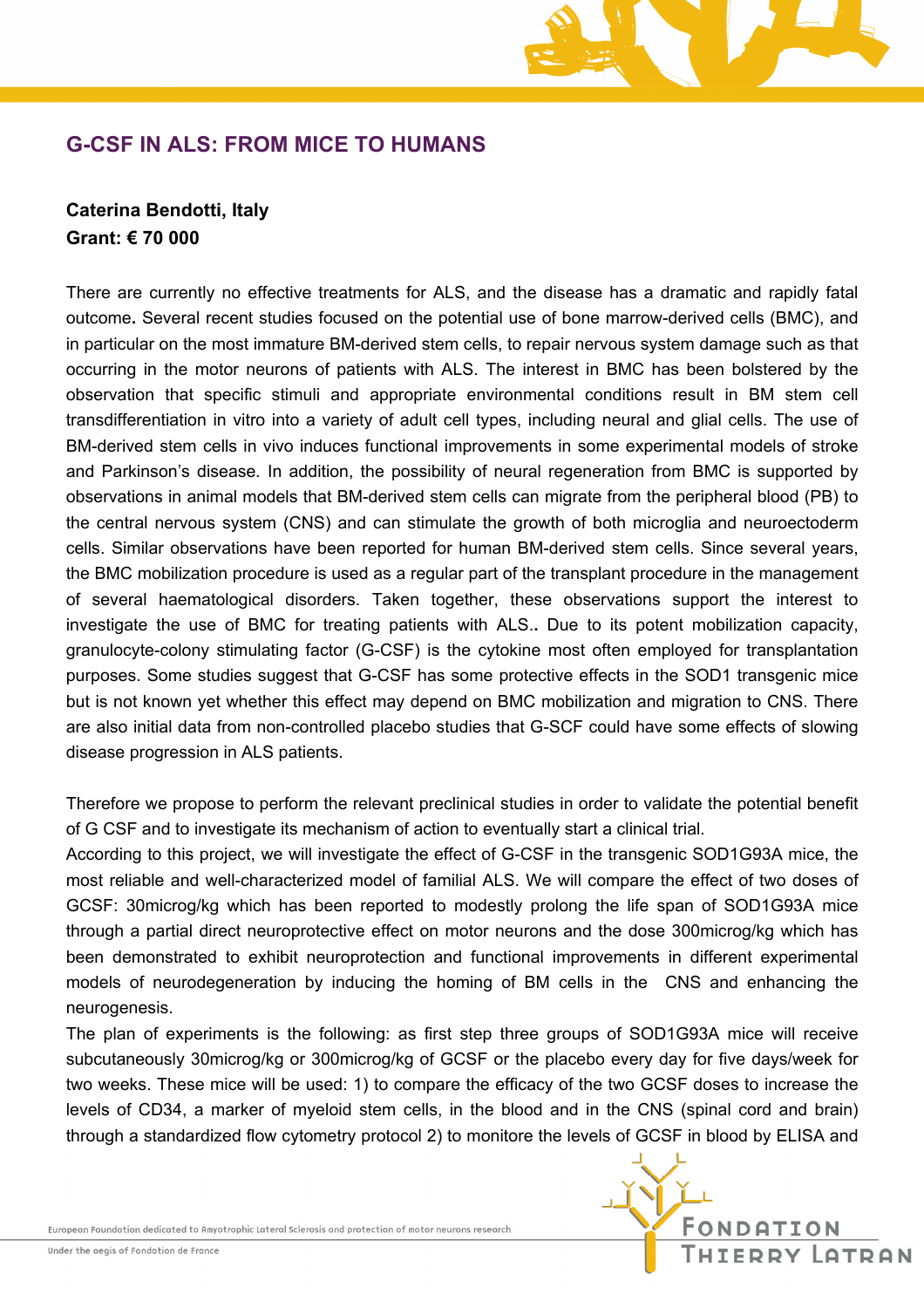

finally in the CNS tissues. Few mice will receive in addition to GCSF, an intraperitoneal injection of EdU 50/mg/kg (InVitrogen) a marker of proliferating cells. This will allow to compare the effect of the two doses of the GCSF on the number and phenotype of proliferating cells in the CNS (either from BM labelled with CD34antibody or from local microglia proliferation with CD11b antibody). In a second step other three groups of SOD1G93A will receive subcutaneously 30microg/kg or 300microg/kg of GCSF or the placebo every day for five days/week starting at the symptom onset until the animals will reach the end stage of the disease. The disease progression and survival length will be assessed according to protocols standardized and routinely used in Bendotti's laboratory. Blood , spinal cord ,brain and nerves of the mice at the final stage will be collected for subsequent biochemical and histopathological analyses.

The project will start September 15th and we expect to get the results in 18 months.

If GCSF will exhibit positive effect on cell homing in CNS and on the disease progression then a panel of cytokines relevant to the pathogenesis of ALS including those reported to be changed in CSF and Serum of ALS patients after GCSF treatment as reported in a preliminary study by Chio and al. (Muscle and Nerve, in press) will be measured by ELISA and RT-PCR in blood and CNS tissues collected and stored at point 1 and 2. This part of study which will provide further elements to understand the mechanisms of GCSF, will probably require an extension of the grant .

Overall, this study will allow to assess the mechanism of action of a potential beneficial effect of G-CSF in the animal models providing the key informations for planning a future multicenter, double blind, placebo-controlled trial in ALS patients that will be coordinated by Prof. Adriano Chiò, Director of the Turin ALS Center.

### **TEAM**

**Dr. Caterina Bendotti** is the head of the Laboratory of Molecular Neurobiology, Department of Neuroscience of the Mario Negri Institute of Pharmacological Research in Milan. Dr. Bendotti and her group is internationally recognized for their expertise in animal model of neurodegeneration, specifically for the behavioural and neuropathological characterization of mouse models of ALS. One of her major contribution is the development of guidelines for the use of preclinical animal models of ALS to test therapeutics.

European Foundation dedicated to Amyotrophic Lateral Sclerosis and protection of motor neurons research